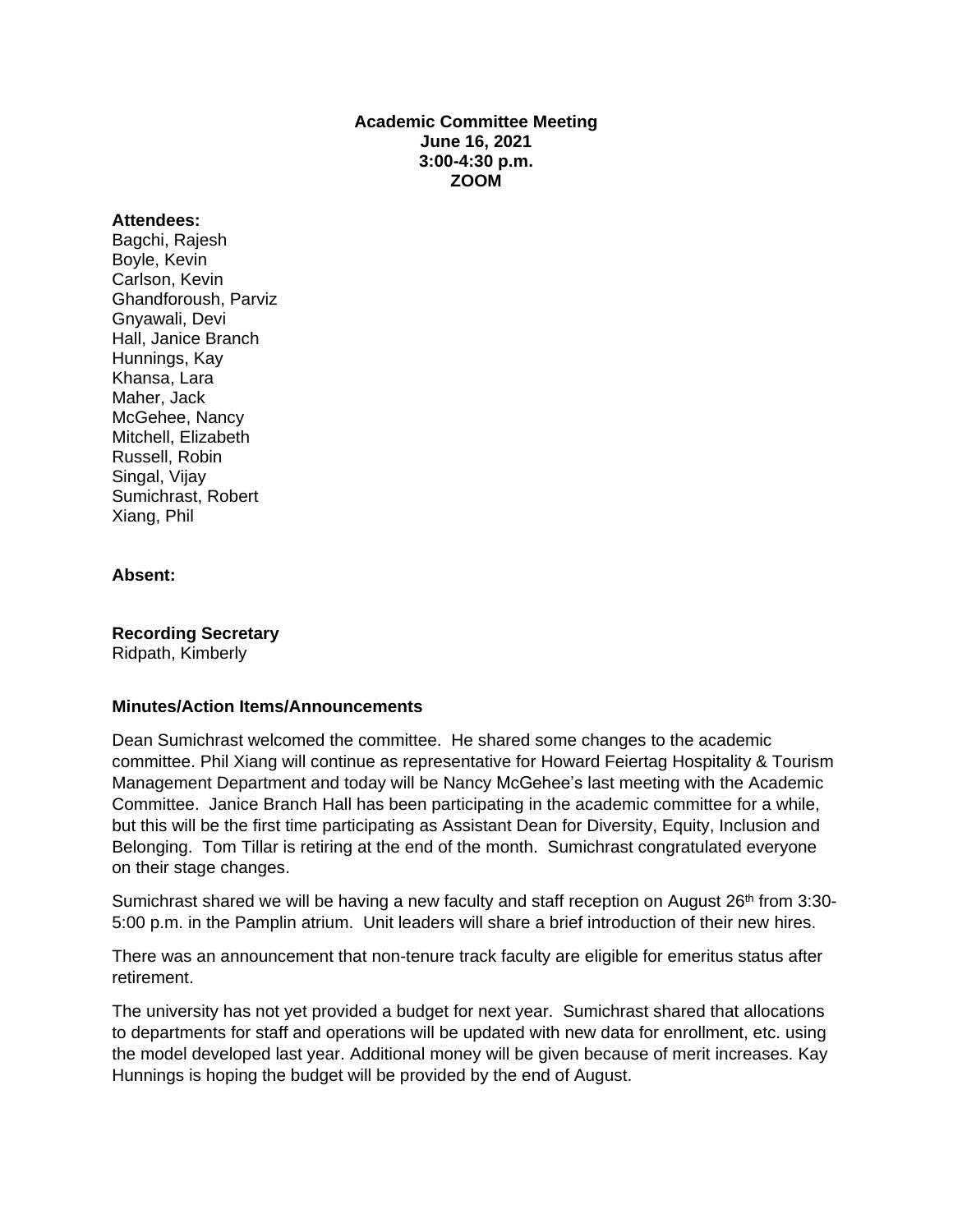Sumichrast updated the committee on some changes for Advancement Pamplin Communications. Sookhan Ho retired on July 1<sup>st</sup>. Jeremy Norman has been Interim Associate Director of Communications and will now be our Associate Director of Communications. Pamplin Advancement will complete another very strong year in fund raising. Elizabeth Mitchell provided an update on replacement hires: Kellie Grove joined us as Director of Major Gifts and Lauren Gallops Castro as Assistant Director of Leadership Gifts. Tommy Amal took a promotion and opportunity in February so has left Pamplin.

Sumichrast has asked the committee to encourage their faculty and staff to respond to the email from Human Resources, which includes a link to document vaccination status. All university employees are required to provide this information.

# **Returning to classroom and office**

Returning to the classroom in the fall semester will be a relatively straightforward transition teaching will be in person with few expectations. The environment will be much like pre-covid where no masks will be required, and classrooms can be used at 100% capacity. We are anticipating that nearly everyone will be vaccinated by fall. Faculty should always work to accommodate students who are ill and are not required to accommodate students who may be uncomfortable attending in person classes. Lara Khansa confirmed that there will be a process for ill students to contact the dean of students who will provide information to our undergraduate office.

Hunnings said that Pamplin is participating in a Pilot Program that Virginia Tech HR has started, to prepare the university for the "future of work" where more remote work options will be available. There are six different units that are participating in this pilot including an academic department and the MBA program in Northern Virginia. Pamplin's Undergraduate Programs Office has developed an extensive plan including a hybrid model/hoteling method for academic advising. A side benefit is that this will free up offices which can create space for additional faculty. The university is also working on specific areas, such as wellness, benefits, payroll tax, policy and compliance, technology and infrastructure, employee engagement, and change management.

The plans returning to the office this fall will be developed for each unit and re-evaluated at regular intervals. Hunnings provided the committee with proposed "guiding principles" for developing reopening plans. After discussion, there was broad support for these principles. Hunnings encouraged unit leaders to develop plans assuring that faculty and staff have an opportunity for input. Sumichrast requested these plans be submitted to the dean's office by July 7<sup>th</sup>.

# **DEIB reorganization**

Sumichrast invited Janice Branch Hall to provide an update on the reorganizing of Diversity, Equity, Inclusion and Belonging (DEIB). Hall provided some supported documents—Pamplin DEIB Philosophy, Definitions, and Principles for Strategic Direction. There are two existing positions that Hall is rethinking on how they can be used most effectively, and she shared these job descriptions. Hall shared a presentation of her thoughts on how we can reimage DEIB as a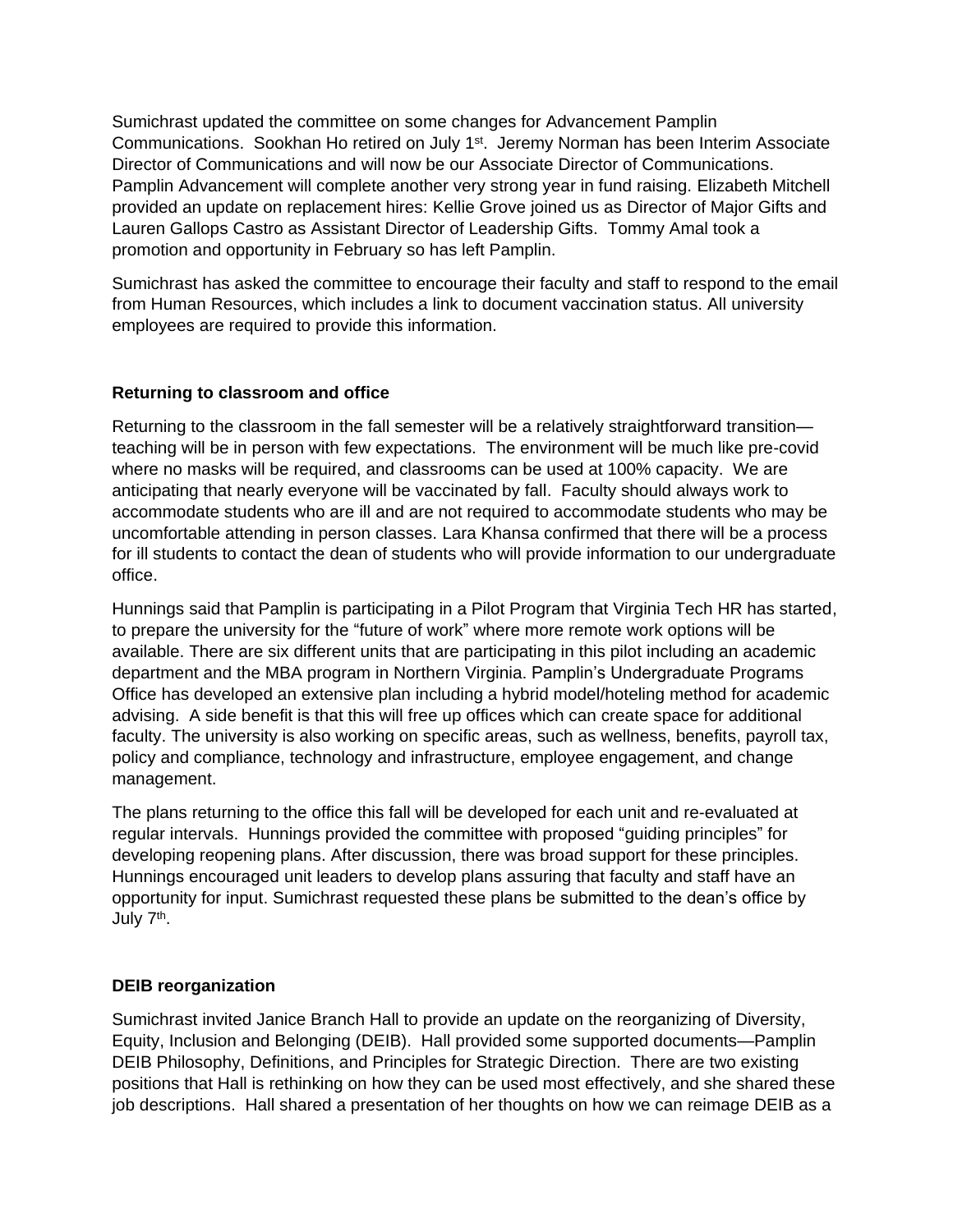college, moving forward. Similar to our philosophy, she wanted to create principles for our strategic direction and reminded the committee that the center of everything in this area is around our strategic and implementation plans for strategic priority 5.6. She hopes everyone will play a role and be critical partners in how we move forward as a college. Hall plans to share this document, with the Pamplin Community Committee, for feedback.

Hall shared her plans on how her unit will be structured and how that undergraduate student DEIB roles relate to the lifecycle of a Pamplin student. Some of the core components will be recruitment, admissions and enrollment, and student success. Emily McCorkle will now be focused solely on student success efforts Hall encouraged the committee to review the documents and reach out for feedback.

In discussion, Hall clarified that she would continue to support faculty recruitment, retention, and success efforts. Pamplin has made considerable progress in developing a more diverse faculty in recent years.

# **Implementation Plan**

Carlson shared a document with all sections of the Implementation Plan that has been previously discussed and with the committee. Sections 5.4, 5.5 and 5.6 are well established but will review when the other sections are finalized. Carlson recently met with the department heads and discussed sections 5.1, 5.2 and 5.3 and the plan is to possibly hold workshops to discuss more in depth. The department heads will continue to meet on a regular basis, to discuss these sections. Section 5.7 focuses on goals related to the Pamplin Pillars and will be finalized last. Section 5.8 discusses the colleges strategy for growing education and growing programs in Northern Virginia. Section 5.9 is about making sure we are properly supported and funded for the size of our program.

Each of the strategic priorities in the Implementation Plan has metrics and planned achievement levels. Carlson acknowledged that data for some new metrics have not been collected in the past and so planned achievement levels may not be set until later. Carlson shared a report on enrollment and graduation. This report shows enrollments and graduation by options, but it does not provide credit hours by option. He is working to get the University Data Commons (UDC) to provide more of necessary data.

# **Pamplin Faculty Association**

Sumichrast provided an update on the Pamplin Faculty Association that will start this fall semester after faculty voted in favor. The Pamplin Faculty Association Constitution and Bylaws were shared and discussed. Sumichrast pointed out that it is open for all full-time teaching and research faculty, not just tenure track faculty.